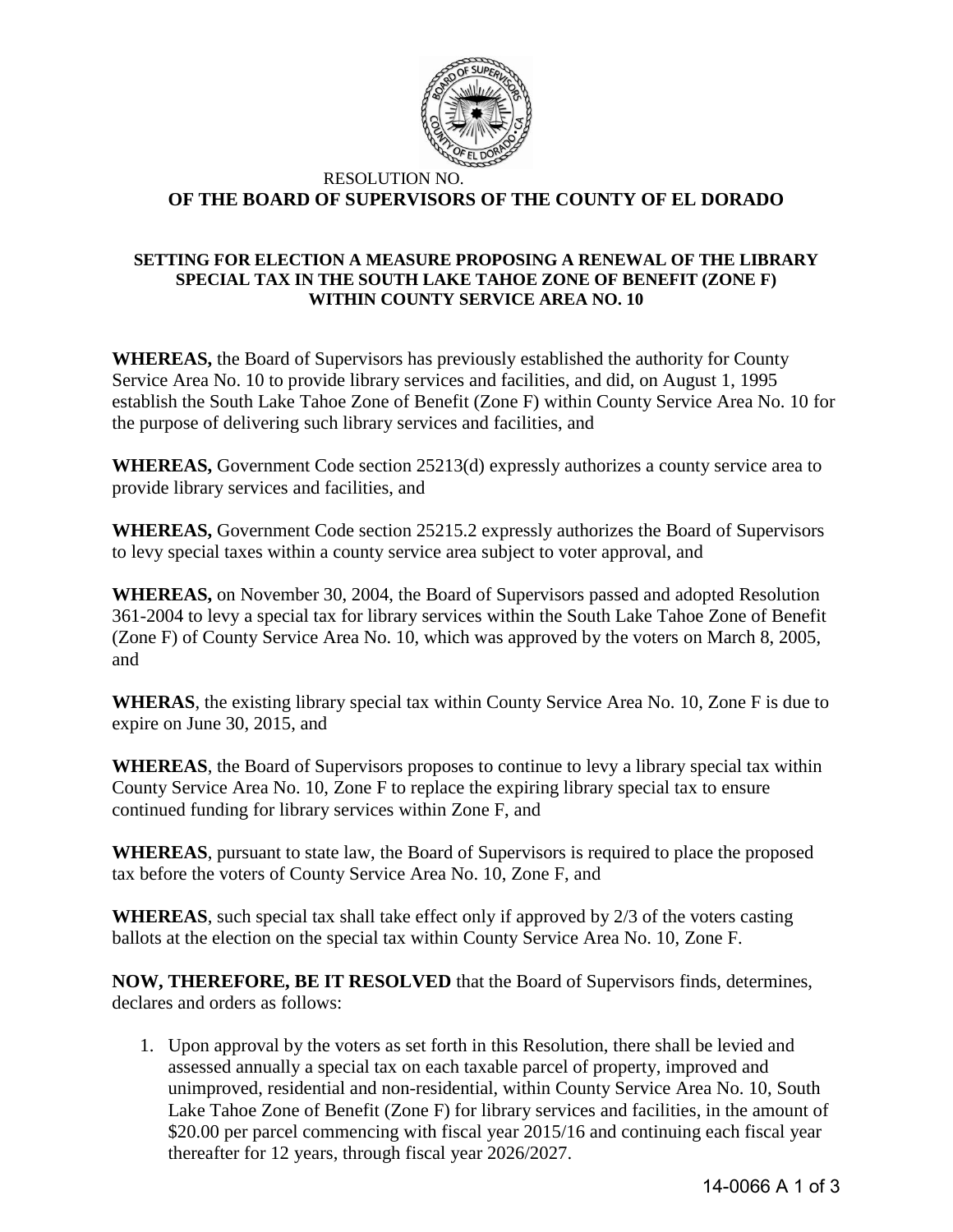- 2. "Parcel of property" as used in this Resolution shall mean any parcel of land, developed or undeveloped, that is wholly or partially located within the South Lake Tahoe Zone of Benefit (Zone F) for which the County Assessor of El Dorado County has assigned an assessor's parcel number and levies *ad valorem* property taxes in any year, and includes any contiguous unit of real property held in separate ownership, which is capable of sale or transfer without further action under the Subdivision Map Act (Government Code section 66410, et seq.). All real property that are otherwise exempt from or upon which are levied no *ad valorem* property taxes in any year shall be exempt from the library parcel tax in such year. The tax imposed by this Resolution shall be a tax upon each parcel of property regardless of the type of improvement or use of the property. For time shares, the tax shall be levied on a per time share unit basis. A time share unit is a residential unit for which (a) the right to occupy such unit is divided into specified periods of time on a periodic basis, and (b) the right to occupy such unit for a particular period of time on a periodic basis is legally transferable.
- 3. The tax imposed by this Resolution shall appear as a separate item on the tax bill of each such taxable parcel and shall be collected at the same time and manner as county property taxes are collected as set forth in the applicable provisions of the Revenue and Taxation Code, and shall be subject to the same penalties and the same procedure and sale in case of delinquency as provided for such taxes. All laws applicable to the levy, collection, and enforcement of county property taxes shall be applicable to such tax.
- 4. The tax rates for parcels as determined above shall be increased annually in proportion to the increase in the Consumer Price Index (CPI), San Francisco Area, all items, most recently available prior to the date of the increase, provided, however, that this increase shall not exceed three percent (3%) in any year.
- 5. The special tax described herein shall be imposed for a period of twelve (12) years, at the end of which time the special tax shall cease to be imposed.
- 6. Upon approval of the special tax described herein, there shall be created an account into which proceeds of the tax shall be deposited. Additionally, an annual report shall be prepared in accordance with Government Code section 50075.3.
- 7. The following tax measure be submitted to the voters throughout County Service Area No. 10, Zone F:

"To replace the previous voter-approved expiring library special tax, shall El Dorado County levy the amount of \$20.00 annually per parcel (with annual inflation adjustment not to exceed 3%) within County Service Area No. 10 South Lake Tahoe Zone of Benefit, Zone F, for a period of twelve (12) years commencing in fiscal year 2015/16, to preserve continued funding for library services, hours, and operations and help avoid library closure?"

8. The Registrar of Voters is hereby authorized and directed to take all actions necessary for submit the ballot measure set forth above to the voters, to conduct the election, to canvass the results thereof, and to certify the results to the Board of Supervisors. Said election shall be consolidated with the general election occurring in the County on June 3, 2014.